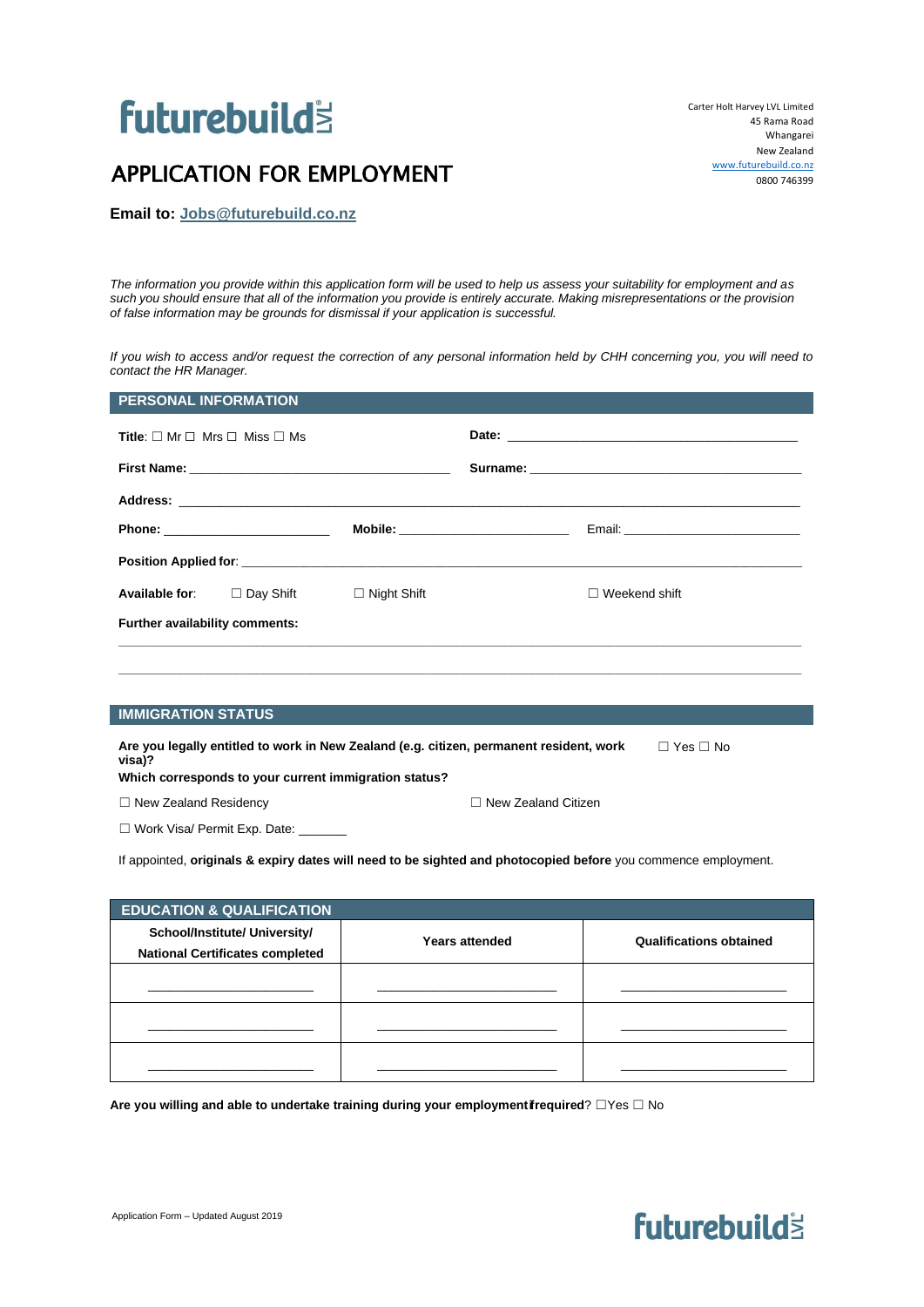# **futurebuilds**

### APPLICATION FOR EMPLOYMENT

**Email to: Jobs@futurebuild.co.nz**

### **PREVIOUS EMPLOYMENT**

Please complete for your last three positions.

| From<br>DD/MM/YY | To<br>DD/MM/YY | <b>Company Name</b> | <b>Position Held</b> | <b>Reason for leaving</b> |
|------------------|----------------|---------------------|----------------------|---------------------------|
|                  |                |                     |                      |                           |
|                  |                |                     |                      |                           |
|                  |                |                     |                      |                           |

Have you ever worked for Carter Holt Harvey (CHH)? □ Yes □ No

How did you find out about this vacancy?

### **REFEREES**

Please provide contact details for two referees who are able to provide further details regarding your ability to perform the role you have applied for. These should be from previous/current direct managers.

(Please note: In providing this information you are giving consent for CHH to contact the referees directly in order to obtain a reference about you from them. For the avoidance of doubt, in providing this information you also consent to CHH disclosing personal information about you to the referees for the purpose of obtaining a reference).

| Relationship i.e. Manager: _______________                   |                                                                                                                                                                                                                                      |
|--------------------------------------------------------------|--------------------------------------------------------------------------------------------------------------------------------------------------------------------------------------------------------------------------------------|
| Did you report directly to this person? $\Box$ Yes $\Box$ No |                                                                                                                                                                                                                                      |
|                                                              |                                                                                                                                                                                                                                      |
|                                                              | Phone: <u>with the contract of the contract of the contract of the contract of the contract of the contract of the contract of the contract of the contract of the contract of the contract of the contract of the contract of t</u> |
|                                                              |                                                                                                                                                                                                                                      |
| Relationship i.e. Manager: _______________                   | Duration: New York State State State State State State State State State State State State State State State State State State State State State State State State State State State State State State State State State State       |
|                                                              |                                                                                                                                                                                                                                      |

**Did you report directly to this person?** ☐ Yes ☐ No

## **futurebuilds**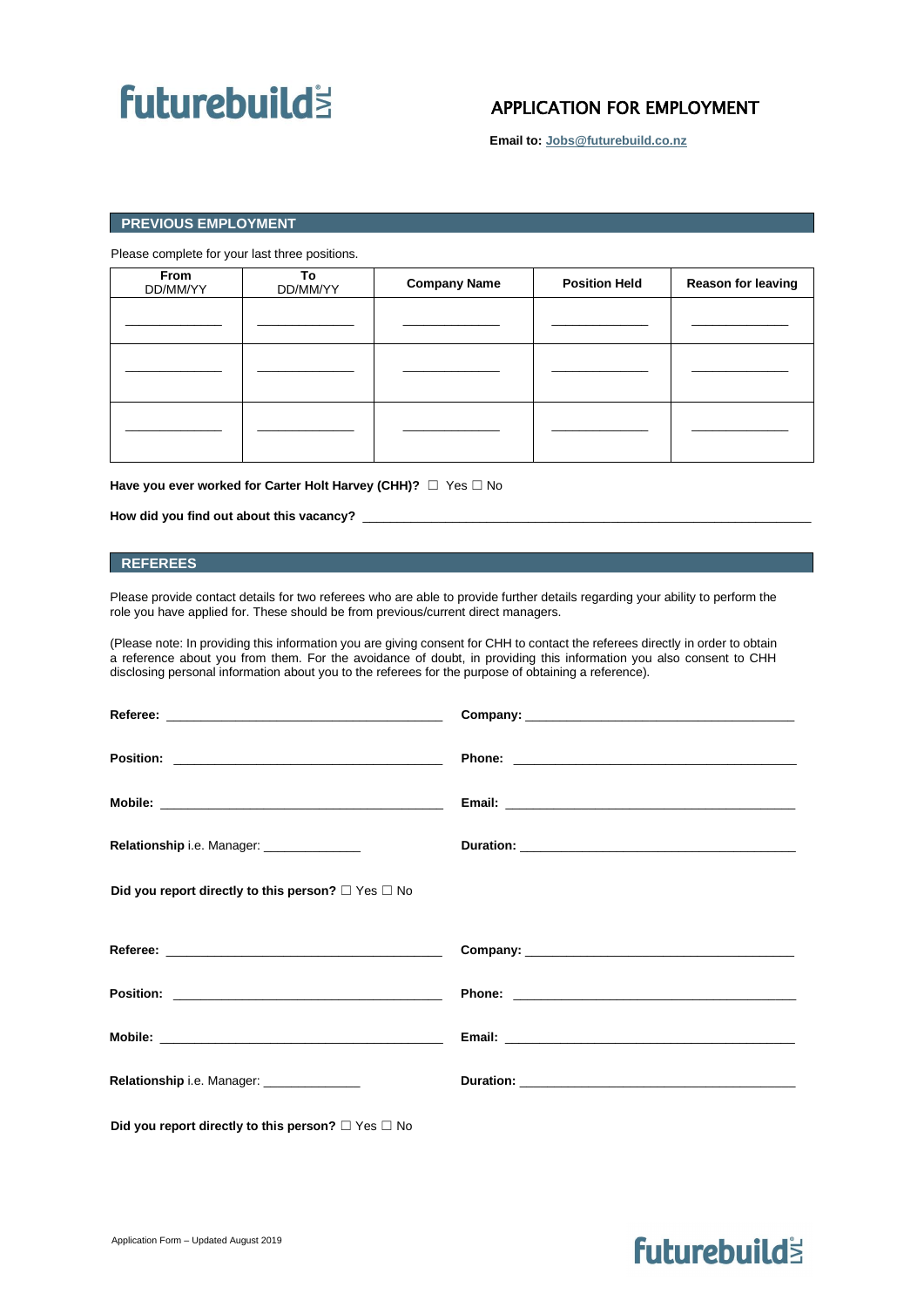# **futurebuilds**

### APPLICATION FOR EMPLOYMENT

**Email to: Jobs@futurebuild.co.nz**

| <b>LICENCES</b>                                                                                                                                                                                         |                      |
|---------------------------------------------------------------------------------------------------------------------------------------------------------------------------------------------------------|----------------------|
| Do you hold a current Drivers Licence?                                                                                                                                                                  | $\Box$ Yes $\Box$ No |
| If Yes, please advise: $\square$ Full<br>$\Box$ Restricted<br>$\Box$ Learners                                                                                                                           |                      |
| Do you hold a Licence applicable to the position you are applying for?                                                                                                                                  | $\Box$ Yes $\Box$ No |
| If Yes, please list the classes and any endorsements held (i.e. forklift)                                                                                                                               |                      |
|                                                                                                                                                                                                         |                      |
|                                                                                                                                                                                                         |                      |
|                                                                                                                                                                                                         |                      |
| <b>HEALTH DECLARATION</b>                                                                                                                                                                               |                      |
| Do you have any health conditions that may affect the performance of your duties?                                                                                                                       | $\Box$ Yes $\Box$ No |
| Have you had a work-related injury, covered by ACC?                                                                                                                                                     | $\Box$ Yes $\Box$ No |
| If you have answered yes to any of the above questions, please outline the details.                                                                                                                     |                      |
|                                                                                                                                                                                                         |                      |
|                                                                                                                                                                                                         |                      |
|                                                                                                                                                                                                         |                      |
| Do you consent to a pre-employment drug test?                                                                                                                                                           | $\Box$ Yes $\Box$ No |
| Do you consent to a pre-employment medical test?                                                                                                                                                        | $\Box$ Yes $\Box$ No |
| Have you been fully vaccinated against COVID 19?                                                                                                                                                        | $\Box$ Yes $\Box$ No |
| If no, are you intending to get vaccinated / fully vaccinated against COVID 19?                                                                                                                         | $\Box$ Yes $\Box$ No |
| <b>GENERAL</b>                                                                                                                                                                                          |                      |
| Do you have any other obligations or commitments that may affect your attendance or<br>work performance?                                                                                                | $\Box$ Yes $\Box$ No |
| Are you prepared to work as and when requested by CHH in accordance with the terms<br>and conditions of your employment?                                                                                | $\Box$ Yes $\Box$ No |
| Do you have a spouse, partner, friend, or relative working for CHH or a company<br>associated with CHH?                                                                                                 | $\Box$ Yes $\Box$ No |
| Are you aware of any factors that would place you in potential conflict of interest with<br>CHH?                                                                                                        | $\Box$ Yes $\Box$ No |
| Have you been dismissed, or agreed to resign from a position?                                                                                                                                           | $\Box$ Yes $\Box$ No |
| Do you have a criminal record or conviction or are currently under investigation for an<br>offence or alleged offence that would in any way be relevant to the position you are<br>applying for at CHH? | $\Box$ Yes $\Box$ No |
| If you have answered yes to any of the above questions, please outline the details.                                                                                                                     |                      |

**\_\_\_\_\_\_\_\_\_\_\_\_\_\_\_\_\_\_\_\_\_\_\_\_\_\_\_\_\_\_\_\_\_\_\_\_\_\_\_\_\_\_\_\_\_\_\_\_\_\_\_\_\_\_\_\_\_\_\_\_\_\_\_\_\_\_\_\_\_\_\_\_\_\_\_\_\_\_\_\_\_\_\_\_\_\_\_\_\_\_\_\_\_\_\_\_\_\_\_**

# **futurebuild**